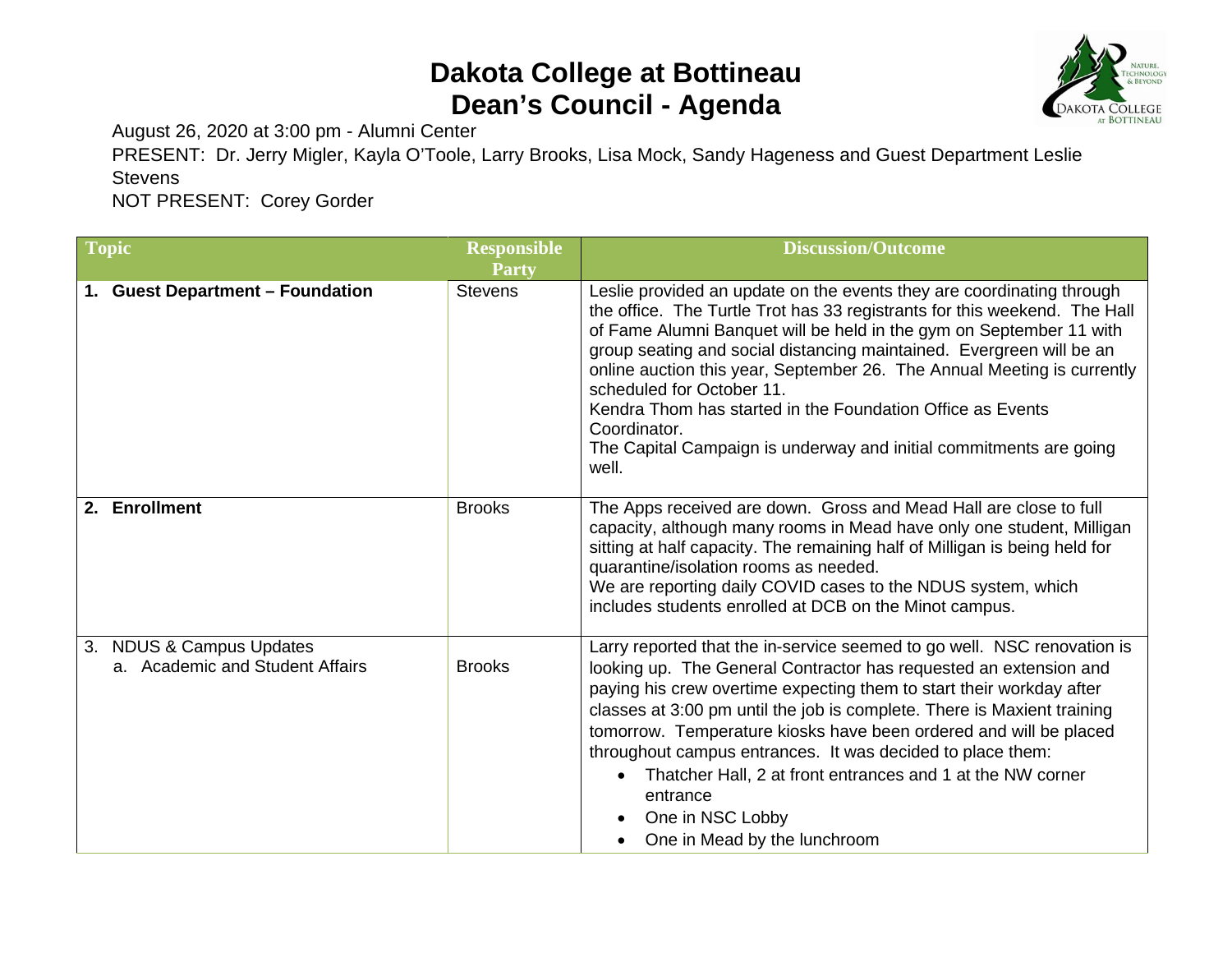## **Dakota College at Bottineau Dean's Council - Agenda**



|                                                                            |             | .<br><b>AT BOTTINE</b>                                                                                                                                                                                                                                                                                                                                                                |
|----------------------------------------------------------------------------|-------------|---------------------------------------------------------------------------------------------------------------------------------------------------------------------------------------------------------------------------------------------------------------------------------------------------------------------------------------------------------------------------------------|
| b. Administrative Affairs / Business Affairs                               | <b>Mock</b> | • One in Student Center<br>Discussion held on the Campus Nurse position. It is offered as a part<br>time or full time position without benefits. There is an option to use<br>some of the COVID funds available to fund this position.                                                                                                                                                |
|                                                                            |             | The Construction Manager for Knudson Center has been chosen;<br><b>Construction Engineers.</b><br>Unesco has completed the energy saving updates on campus. Now<br>they are tracking to monitor savings. They will monitor energy<br>consumption for 3 years.                                                                                                                         |
|                                                                            |             | Lisa reported she has closed 2019-20 ledgers. The budget is submitted<br>to the State Auditor next week.<br>IBARS - bi-annual budget is due this month.<br>Account reconciliation identified funds in Admissions and Mandatory                                                                                                                                                        |
|                                                                            |             | fees which was disbursed to Student Health Nurse position, Diversity<br>Account, Health and Fitness program, laundry (to purchase new<br>machines as needed) and dorm repairs.<br>COVID and Cares Act funding is being reported. April (Financial Aid) is<br>disbursing the student portion.                                                                                          |
| d. Distance Education Council/Distance Ed<br>and Academic Support Services | O'Toole     | The funding formula was reviewed.                                                                                                                                                                                                                                                                                                                                                     |
| e. Public Affairs Council                                                  | Hageness    | Kayla reported there are 483 registered online students taking 965<br>courses. Last year at this time there were 445 students with 860<br>courses. Dual Credit has 211 students with 145 left to enter. This does<br>not include 3-4 other high schools. Last year there were 303 enrolled<br>dual credit students. We are on track to be over last year's dual credit<br>enrollment. |
| f. Athletics                                                               | Gorder      | Working with FBM marketing folks on a state-wide marketing initiative.<br>The Marketing Team will meet with our consultant next week to see<br>where we are at and what we will do for the new year. Also working with<br>the DNP on a statewide marketing initiative.                                                                                                                |
| h. Chancellor's Cabinet / Dean's Update                                    | Migler      |                                                                                                                                                                                                                                                                                                                                                                                       |